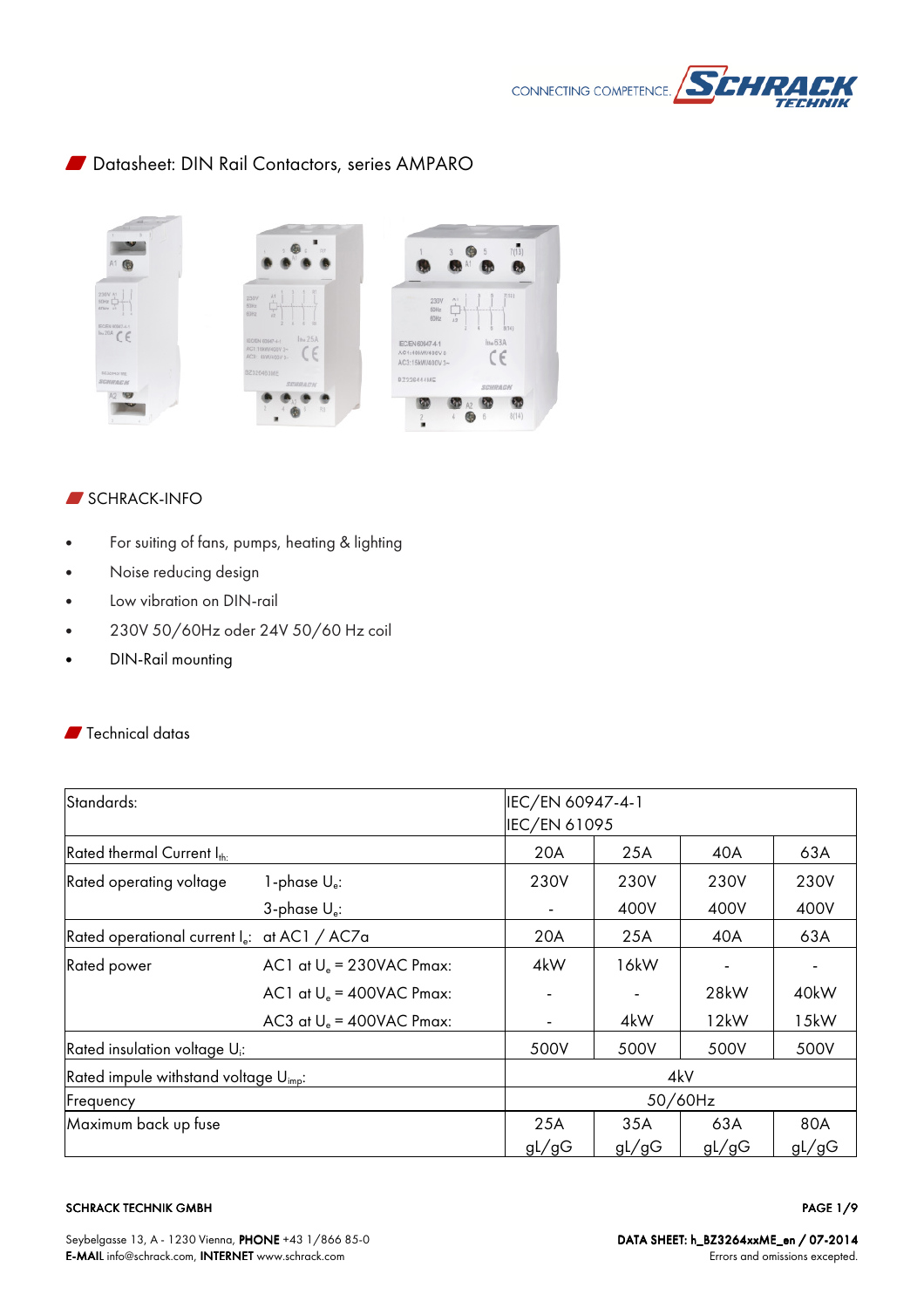

| Rated thermal Current Ith       |                 | 20A                      | 25A     | 40A                             | 63A     |
|---------------------------------|-----------------|--------------------------|---------|---------------------------------|---------|
| Mechanical endurence            |                 | 3000000                  | 3000000 | 3000000                         | 3000000 |
| Electrical endurance            | at $AC1 / AC7a$ | 150000                   | 150000  | 150000                          | 150000  |
|                                 | at $AC3 / AC7b$ | $\overline{\phantom{a}}$ | 150000  | 150000                          | 150000  |
| Module width                    |                 | MW                       | 2 MW    | 3 MW                            | 3 MW    |
| Permissible ambient temperature |                 |                          |         | $-5^{\circ}$ C +55 $^{\circ}$ C |         |

 $\leq 40^{\circ}$ C

 $41 - 55^{\circ}C$ 



 $\begin{array}{|c|c|c|c|c|}\hline \phi & \phi & \phi & \phi\phi \\ \hline \phi & \phi & \phi & \phi \end{array}$ 

 $\frac{\theta}{\theta \dot{\theta}}$   $\frac{\theta}{\theta \dot{\theta}}$  $\frac{a}{2a}$ 

 $\begin{array}{|c|c|} \hline \phi & \phi \phi \\ \hline \phi & \phi \end{array}$  $\frac{\partial \phi}{\partial \phi}$ 

 $\begin{smallmatrix} 0&&0\\ 0&0&0&0 \end{smallmatrix}$ 

 $1/2$ MW

 $\frac{\Theta}{\Theta\, \Theta}$ 

 $\frac{1}{2}$ 

8

**25A** 

 $\theta$   $\beta$ 

 $\begin{smallmatrix}&&\ddots\\0&0&0&0&0\end{smallmatrix}$ 

⇧

 $0.0000$ 

 $\begin{smallmatrix}&&6\\0&0&0&0&0\end{smallmatrix}$ 

{}

 $\overline{\mathcal{O}}$ 

 $1/2$ MW







| Rated thermal Current $I_{th}$             |                             | 20A                   | 25A                   | 40A                                                                                                     | 63A                   |  |
|--------------------------------------------|-----------------------------|-----------------------|-----------------------|---------------------------------------------------------------------------------------------------------|-----------------------|--|
| Protection class                           |                             | IP <sub>20</sub>      |                       |                                                                                                         |                       |  |
| Terminals for main and auxiliary contacts: |                             |                       |                       |                                                                                                         |                       |  |
|                                            | screw size                  |                       | M3.5                  | M <sub>5</sub>                                                                                          | M <sub>5</sub>        |  |
|                                            | capacity fine stranded wire |                       |                       | 1.5 - 6 mm <sup>2</sup>   1.5 - 6 mm <sup>2</sup>   2.5 - 16 mm <sup>2</sup>   2.5 - 16 mm <sup>2</sup> |                       |  |
| capacity solid wire                        |                             |                       |                       | 1.5-10 mm <sup>2</sup> 1.5-10 mm <sup>2</sup> 2.5-25 mm <sup>2</sup> 2.5-25 mm <sup>2</sup>             |                       |  |
| Nominal torque                             |                             | $1.2$ Nm              | $1.2$ Nm              | $2.0$ Nm                                                                                                | 2.0 Nm                |  |
| Terminals for operation coil:              |                             |                       |                       |                                                                                                         |                       |  |
|                                            | screw size                  | M <sub>3</sub>        | M <sub>3</sub>        | M <sub>3</sub>                                                                                          | M <sub>3</sub>        |  |
|                                            |                             | $0.75 -$              | $0.75 -$              | $0.75 -$                                                                                                | $0.75 -$              |  |
|                                            | capacity fine stranded wire | $2.5$ mm <sup>2</sup> | $2.5$ mm <sup>2</sup> | $2.5$ mm <sup>2</sup>                                                                                   | $2.5$ mm <sup>2</sup> |  |
|                                            |                             | $0.75 -$              | $0.75 -$              | $0.75 -$                                                                                                | $0.75 -$              |  |
|                                            | capacity solid wire         | $2.5$ mm <sup>2</sup> | $2.5$ mm <sup>2</sup> | $2.5$ mm <sup>2</sup>                                                                                   | $2.5$ mm <sup>2</sup> |  |
|                                            | Nominal torque              | $0.6$ Nm              | 0.6 Nm                | 0.6 Nm                                                                                                  | $0.6$ Nm              |  |

SCHRACK TECHNIK GMBH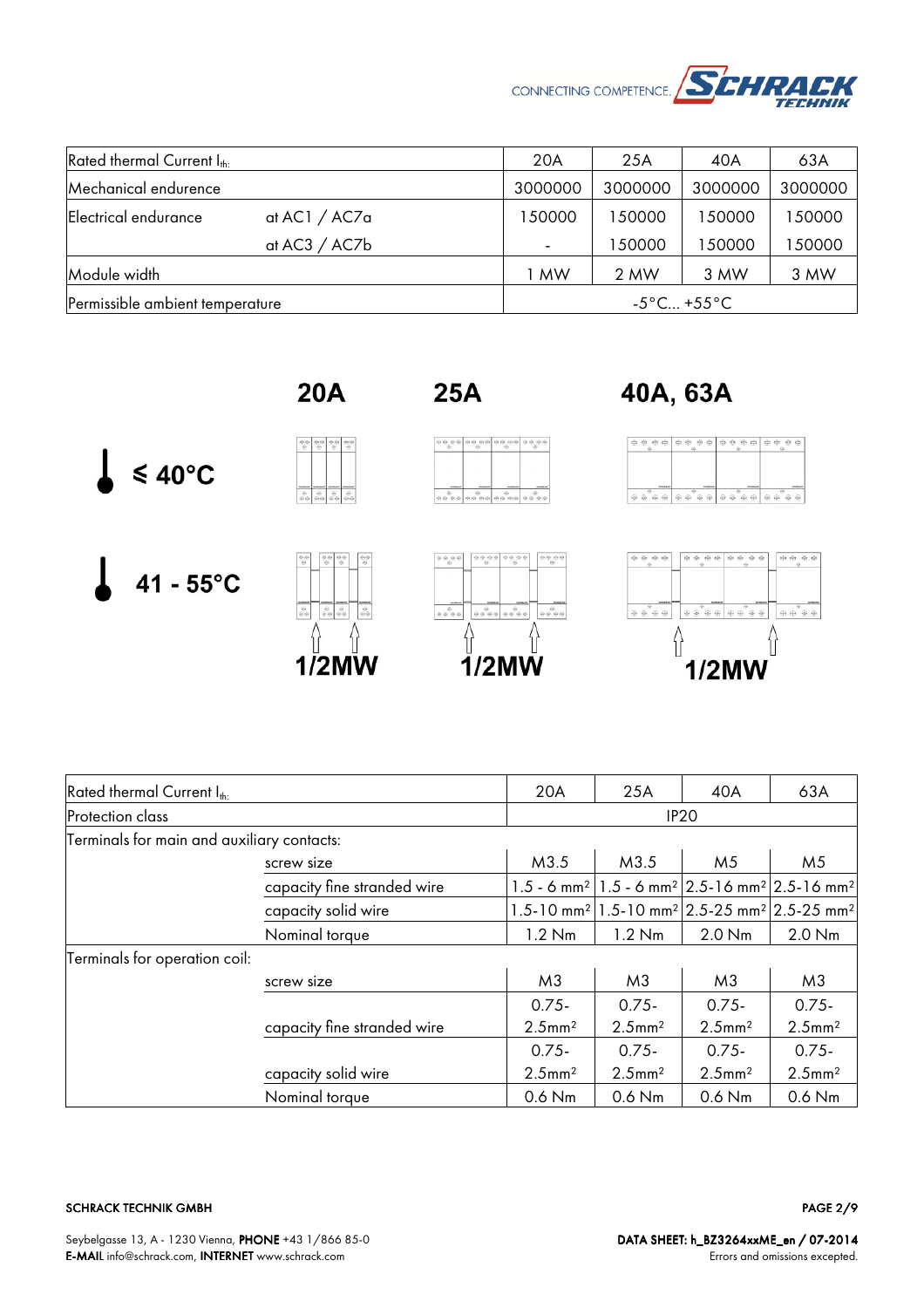

#### **N** Lamp Load Table

 $\mathbf{r}$ 

| Incandescent lamp         |           |                                    |                                    |                         |                  |  |
|---------------------------|-----------|------------------------------------|------------------------------------|-------------------------|------------------|--|
|                           |           | Max. lamps per pole at 230V / 50Hz |                                    |                         |                  |  |
|                           | Lamp load | 20A - type                         |                                    | $25A - type$ 40A - type | 63A - type       |  |
|                           | 15W       | 86                                 | 110                                | 228                     | 480              |  |
|                           | 25 W      | 52                                 | 72                                 | 180                     | 290              |  |
|                           | 40 W      | 32                                 | 50                                 | 122                     | 195              |  |
|                           | 60W       | 21                                 | 33                                 | 86                      | 130              |  |
|                           | 75W       | 17                                 | 26                                 | 69                      | 104              |  |
|                           | 100W      | 13                                 | 20                                 | 52                      | 78               |  |
|                           | 150W      | 8                                  | 13                                 | 34                      | 52               |  |
|                           | 200W      | 6                                  | $10$                               | 26                      | 39               |  |
|                           | 250W      | 5                                  | $\,8\,$                            | 20                      | 31               |  |
|                           | 300W      | $\pmb{4}$                          | 6                                  | 17                      | 26               |  |
|                           | 500W      | $\overline{2}$                     | $\overline{\mathcal{A}}$           | 10                      | 15               |  |
|                           | 1000W     | 1                                  | $\overline{2}$                     | $\sqrt{5}$              | $\boldsymbol{7}$ |  |
| <b>Energy Saving lamp</b> |           |                                    |                                    |                         |                  |  |
|                           |           |                                    | Max. lamps per pole at 230V / 50Hz |                         |                  |  |
|                           | Lamp load | 20A - type                         | 25A - type                         | 40A - type              | 63A - type       |  |
|                           | 3 W       | 42                                 | 52                                 | 83                      | 120              |  |
|                           | 5 W       | 42                                 | 52                                 | 83                      | 120              |  |
|                           | 7 W       | 42                                 | 52                                 | 83                      | 120              |  |
|                           | 9 W       | 36                                 | 45                                 | 72                      | 104              |  |
|                           | 11W       | 33                                 | 41                                 | 65                      | 94               |  |
|                           | 15W       | 30                                 | 37                                 | 59                      | 85               |  |
|                           | 20W       | 29                                 | 36                                 | 57                      | 82               |  |
|                           | 23W       | 28                                 | 35                                 | 56                      | 81               |  |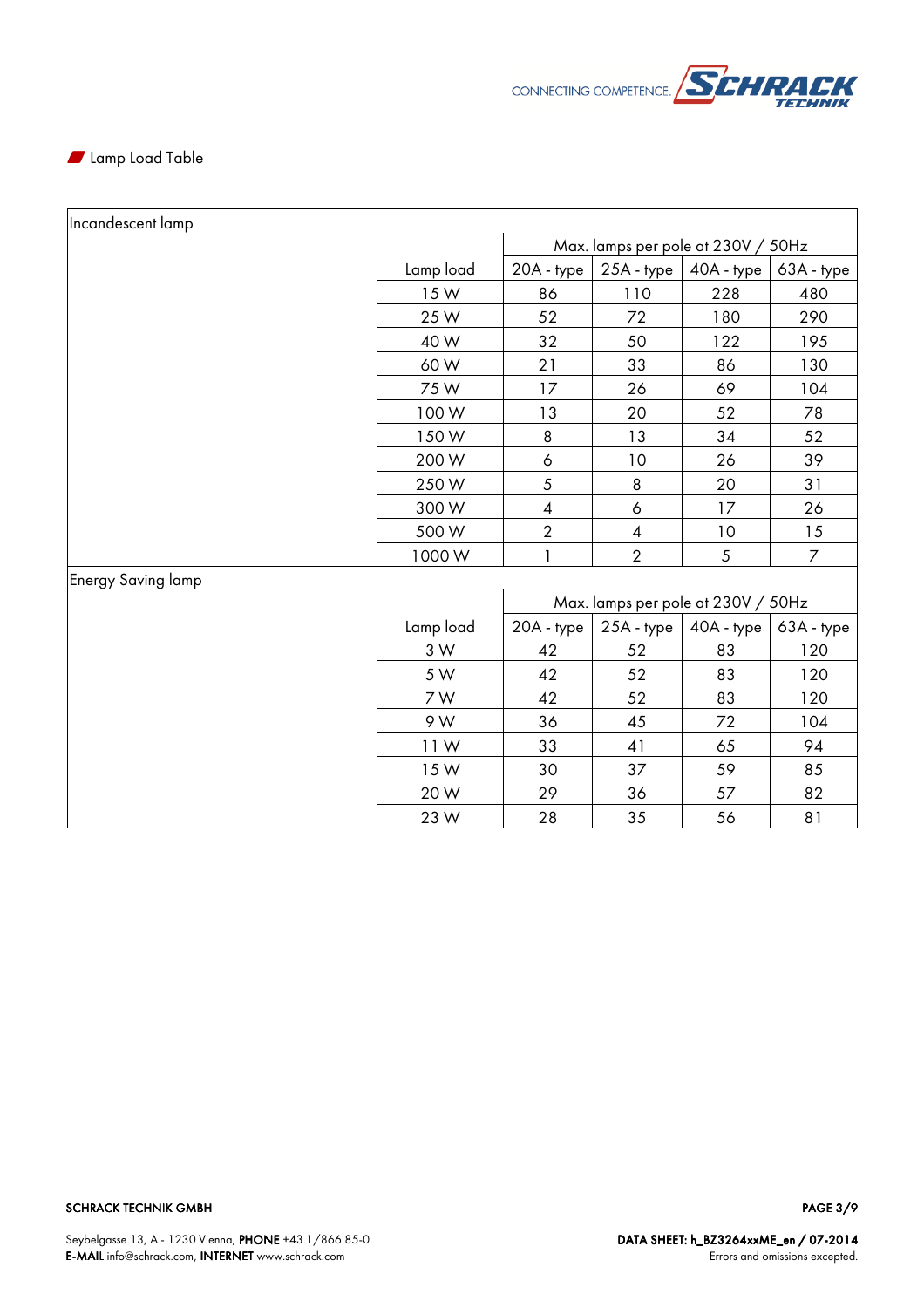

| Fluorescent lamp conventional supply |                   |                  |                  |                                    |                   |
|--------------------------------------|-------------------|------------------|------------------|------------------------------------|-------------------|
|                                      |                   |                  |                  | Max. lamps per pole at 230V / 50Hz |                   |
| Single fitting uncompensated         | Lamp load<br>18 W | 20A - type<br>22 | 25A - type<br>24 | 40A - type<br>90                   | 63A - type<br>140 |
| (inductive)                          | 24W               | 22               | 24               | 90                                 | 140               |
|                                      | 36W               | 17               | 20               | 65                                 | 95                |
|                                      | 58 W              | 14               | 17               | 45                                 | 70                |
|                                      |                   |                  |                  |                                    |                   |
|                                      |                   |                  |                  | Max. lamps per pole at 230V / 50Hz |                   |
|                                      | Lamp load         | 20A - type       | 25A - type       | 40A - type                         | 63A - type        |
| Single fitting uncompensated         | 18 W              | 7                | 8                | 48                                 | 73                |
| (capazitive)                         | 24 W              | $\overline{7}$   | 8                | 48                                 | 73                |
|                                      | 36W               | $\overline{7}$   | 8                | 48                                 | 73                |
|                                      | 58 W              | 4                | $\sqrt{5}$       | 31                                 | 47                |
|                                      |                   |                  |                  | Max. lamps per pole at 230V / 50Hz |                   |
|                                      | Lamp load         | 20A - type       | 25A - type       | 40A - type                         | 63A - type        |
| Double fitting -                     | $2 \times 18$ W   | 30               | 40               | 100                                | 150               |
| Series compensated                   | $2 \times 24$ W   | 24               | 31               | 78                                 | 118               |
|                                      | $2 \times 36$ W   | 17               | 24               | 65                                 | 95                |
|                                      | $2 \times 58$ W   | 10               | 14               | 40                                 | 60                |
| Fluorescent lamp HF electronic       |                   |                  |                  | Max. lamps per pole at 230V / 50Hz |                   |
|                                      | Lamp load         | 20A - type       | $25A - type$     | 40A - type                         | 63A - type        |
| Single fitting - HF electronic       | 18 W              | 25               | 31               | 49                                 | 71                |
|                                      | 24W               | 18               | 22               | 35                                 | 50                |
|                                      | 36W               | 14               | 17               | 27                                 | 39                |
|                                      | 58 W              | 8                | 10               | 16                                 | 23                |
|                                      |                   |                  |                  |                                    |                   |
|                                      |                   |                  |                  | Max. lamps per pole at 230V / 50Hz |                   |
|                                      | Lamp load         | 20A - type       | 25A - type       | 40A - type                         | 63A - type        |
| Double fitting - HF electronic       | $2 \times 18$ W   | 12               | 15               | 24                                 | 35                |
|                                      | $2 \times 24$ W   | 9                | 11               | 17                                 | 25                |
|                                      | $2 \times 36$ W   | $\boldsymbol{7}$ | 8                | 13                                 | 19                |
|                                      | $2 \times 58$ W   | 4                | $\sqrt{5}$       | 8                                  | 11                |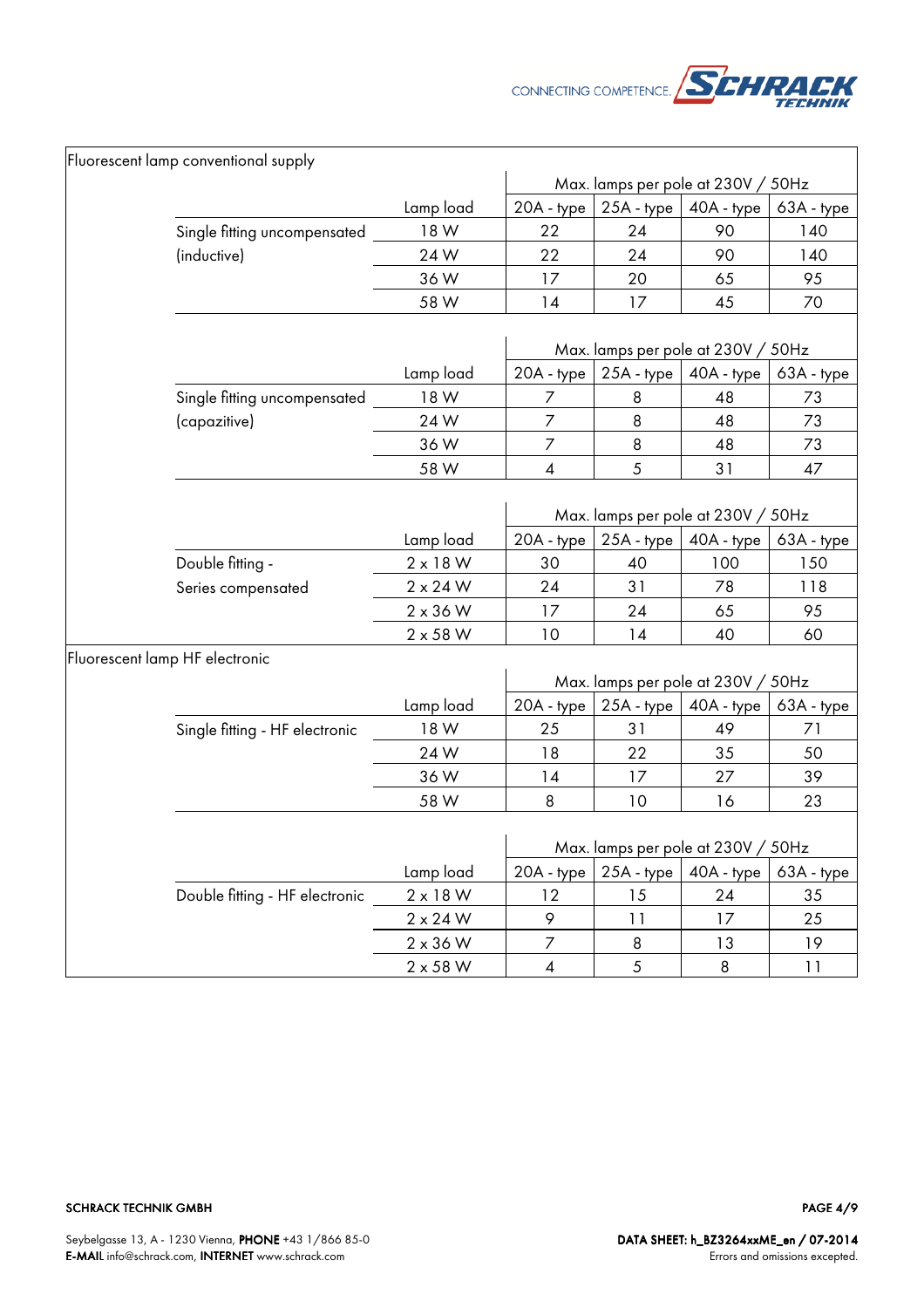

| Compact flourescent lamp |                                   |           |                |                          |                                    |            |
|--------------------------|-----------------------------------|-----------|----------------|--------------------------|------------------------------------|------------|
|                          |                                   |           |                |                          | Max. lamps per pole at 230V / 50Hz |            |
|                          |                                   | Lamp load | 20A - type     | 25A - type               | 40A - type                         | 63A - type |
|                          | Conventional supply               | 5 W       | 38             | 48                       | 77                                 | 121        |
|                          |                                   | 7 W       | 27             | 34                       | 54                                 | 86         |
|                          |                                   | 9 W       | 21             | 26                       | 42                                 | 67         |
|                          |                                   | 11W       | 17             | 21                       | 35                                 | 55         |
|                          |                                   |           |                |                          | Max. lamps per pole at 230V / 50Hz |            |
|                          |                                   | Lamp load | 20A - type     | 25A - type               | 40A - type                         | 63A - type |
|                          | Electronic supply                 | 5 W       | 39             | 49                       | 78                                 | 124        |
|                          |                                   | 7 W       | 39             | 49                       | 78                                 | 124        |
|                          |                                   | 9 W       | 30             | 38                       | 60                                 | 96         |
|                          |                                   | 11W       | 25             | 31                       | 50                                 | 79         |
|                          | High pressure mercury vapour lamp |           |                |                          | Max. lamps per pole at 230V / 50Hz |            |
|                          |                                   | Lamp load | 20A - type     | 25A - type               | 40A - type                         | 63A - type |
|                          | Uncompensated                     | 50W       | 14             | 18                       | 38                                 | 55         |
|                          |                                   | 80 W      | 10             | 13                       | 29                                 | 42         |
|                          |                                   | 125W      | $\overline{7}$ | 9                        | 20                                 | 29         |
|                          |                                   | 250W      | 4              | $\sqrt{5}$               | 10                                 | 15         |
|                          |                                   | 400W      | $\overline{2}$ | 3                        | $\overline{7}$                     | 10         |
|                          |                                   |           |                |                          | Max. lamps per pole at 230V / 50Hz |            |
|                          |                                   | Lamp load | 20A - type     | 25A - type               | 40A - type                         | 63A - type |
|                          | Parallel copmpensated             | 50W       | 4              | 5                        | 31                                 | 47         |
|                          |                                   | 80W       | 4              | $\sqrt{5}$               | 27                                 | 41         |
|                          |                                   | 125W      | 3              | $\overline{\mathcal{A}}$ | 22                                 | 33         |
|                          |                                   | 250W      | 1              | $\sqrt{2}$               | 12                                 | 18         |
|                          |                                   | 400W      | $\mathbf{1}$   | $\mathbf{1}$             | 9                                  | 13         |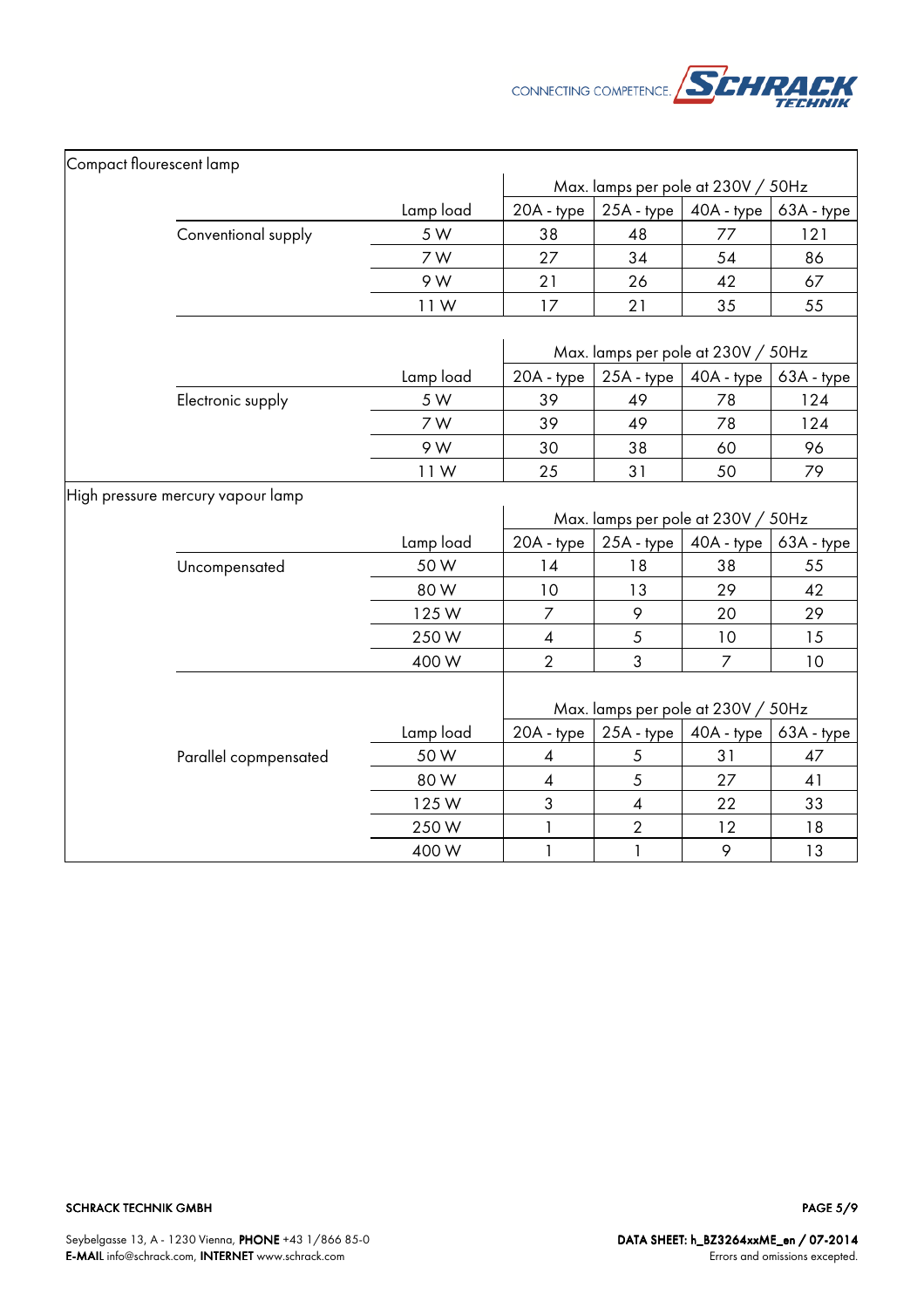

| Halogen metal vapour lamp |                                 |                   |                          |                           |                                    |                  |
|---------------------------|---------------------------------|-------------------|--------------------------|---------------------------|------------------------------------|------------------|
|                           |                                 |                   |                          |                           | Max. lamps per pole at 230V / 50Hz |                  |
|                           |                                 | Lamp load         | 20A - type               | $25A - type$              | 40A - type                         | 63A - type       |
|                           | Uncompensated                   | 35W               | 18                       | 22                        | 43                                 | 60               |
|                           |                                 | 70W               | 10                       | 12                        | 23                                 | 32               |
|                           |                                 | 150W              | $\sqrt{5}$               | $\overline{7}$            | 12                                 | 18               |
|                           |                                 | 250W              | $\sqrt{3}$               | $\overline{\mathcal{A}}$  | 7                                  | 10               |
|                           |                                 | 400W              | 3                        | 3                         | 6                                  | 9                |
|                           |                                 |                   |                          |                           |                                    |                  |
|                           |                                 |                   |                          |                           | Max. lamps per pole at 230V / 50Hz |                  |
|                           |                                 | Lamp load         | 20A - type               |                           | $25A - type$ 40A - type            | 63A - type       |
|                           | Parallel compensated            | 35W               | 5                        | 6                         | 36                                 | 50               |
|                           |                                 | 70W               | $\sqrt{2}$               | $\ensuremath{\mathsf{3}}$ | 18                                 | 25               |
|                           |                                 | 150W              | $\mathbf{1}$             | 1                         | 11                                 | 15               |
|                           |                                 | 250W              | $\overline{\phantom{a}}$ | $\mathbf{1}$              | $\acute{\rm{o}}$                   | 9                |
|                           |                                 | 400W              | $\overline{\phantom{a}}$ | 1                         | 6                                  | 8                |
|                           | Low pressure sodium vapour lamp |                   |                          |                           | Max. lamps per pole at 230V / 50Hz |                  |
|                           |                                 |                   |                          |                           |                                    |                  |
|                           |                                 | Lamp load<br>18 W | 20A - type<br>22         | 25A - type<br>27          | 40A - type<br>71                   | 63A - type<br>90 |
|                           | Uncompensated                   | 35W               |                          |                           | 23                                 |                  |
|                           |                                 |                   | $\overline{7}$           | 9                         |                                    | 30               |
|                           |                                 | 55W               | $\boldsymbol{7}$         | 9                         | 23                                 | 30               |
|                           |                                 | 90W               | $\pmb{4}$                | 5                         | 14                                 | 19               |
|                           |                                 | 135W              | 3                        | $\overline{\mathcal{A}}$  | 10                                 | 13               |
|                           |                                 | 180W              | 3                        | $\overline{\mathcal{A}}$  | 10                                 | 13               |
|                           |                                 |                   |                          |                           | Max. lamps per pole at 230V / 50Hz |                  |
|                           |                                 | Lamp load         | 20A - type               | $25A - type$              | 40A - type                         | 63A - type       |
|                           | Parallel compensated            | 18 W              | 6                        | 7                         | 44                                 | 66               |
|                           |                                 | 35W               | $\mathbf{1}$             | $\mathbf{1}$              | 11                                 | 16               |
|                           |                                 | 55 W              | $\mathbf{1}$             | 1                         | 11                                 | 16               |
|                           |                                 | 90W               | $\mathbf{1}$             | 1                         | 8                                  | 12               |
|                           |                                 | 135W              | $\overline{\phantom{a}}$ |                           | 4                                  | 7                |
|                           |                                 | 180W              | $\overline{\phantom{a}}$ | $\blacksquare$            | $\overline{\mathcal{A}}$           | $\overline{7}$   |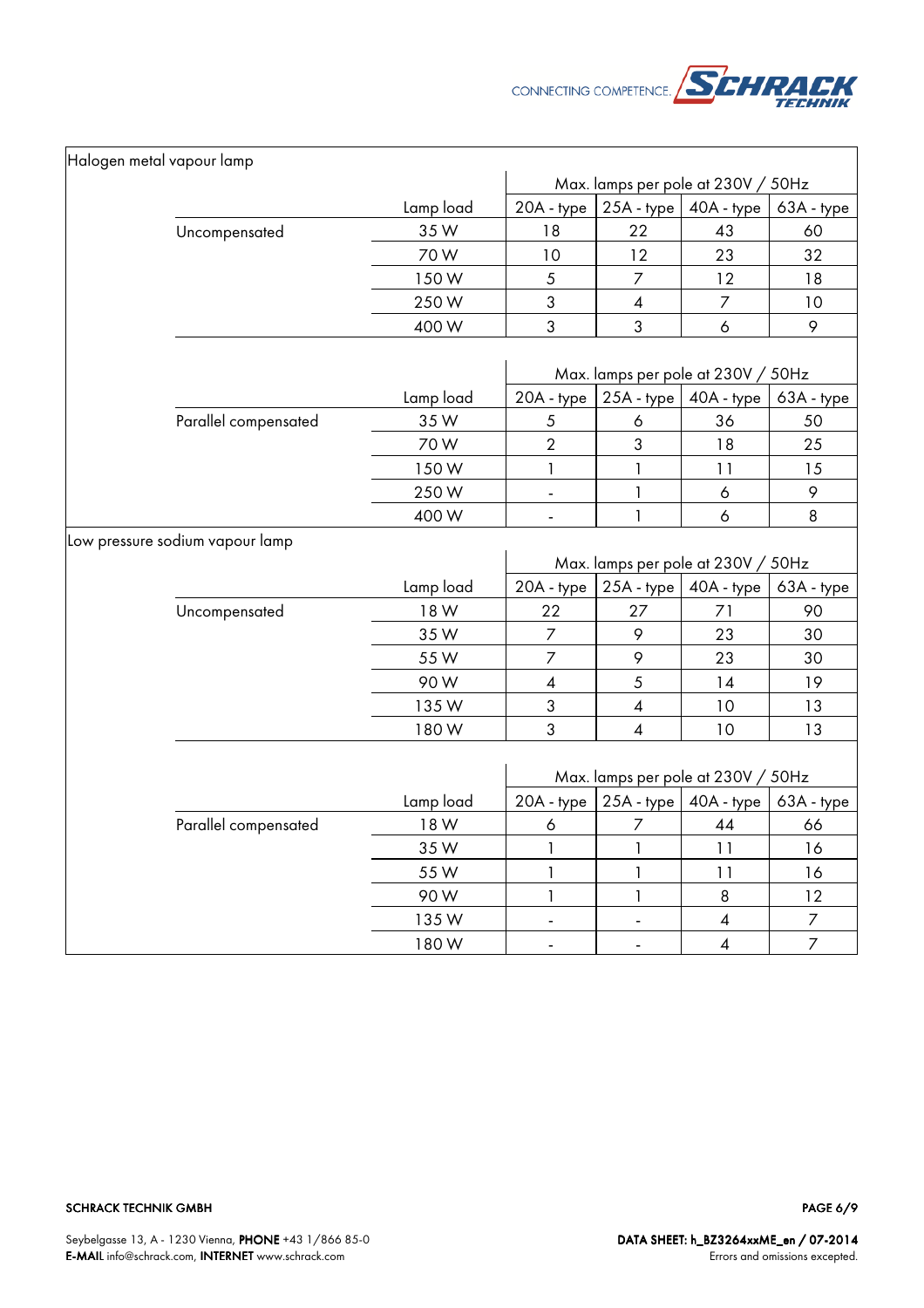

| High pressure sodium vapour lamp |           |                                    |                                    |              |            |
|----------------------------------|-----------|------------------------------------|------------------------------------|--------------|------------|
|                                  |           | Max. lamps per pole at 230V / 50Hz |                                    |              |            |
|                                  | Lamp load | 20A - type                         | $25A - type$                       | $40A - type$ | 63A - type |
| Uncompensated                    | 150W      | 5                                  | 6                                  | 17           | 22         |
|                                  | 250W      | 3                                  | 4                                  | 10           | 13         |
|                                  | 400W      | $\overline{2}$                     | $\overline{2}$                     | 6            | 8          |
|                                  | 1000W     |                                    |                                    | 3            | 3          |
|                                  |           |                                    |                                    |              |            |
|                                  |           |                                    | Max. lamps per pole at 230V / 50Hz |              |            |
|                                  | Lamp load | 20A - type                         | $25A - type$                       | $40A - type$ | 63A - type |
| Parallel compensated             | 150W      |                                    |                                    | 11           | 16         |
|                                  | 250W      |                                    |                                    | 6            | 10         |
|                                  | 400W      |                                    |                                    | 4            | 6          |
|                                  | 1000W     |                                    |                                    | 2            | 3          |

**N** Wiring diagram

20A, 2-pole

20A, 2 NO BZ326437ME, BZ326453ME 20A, 1 NO+1 NC BZ326438ME, BZ326421ME



20A, 2 NC BZ326439ME



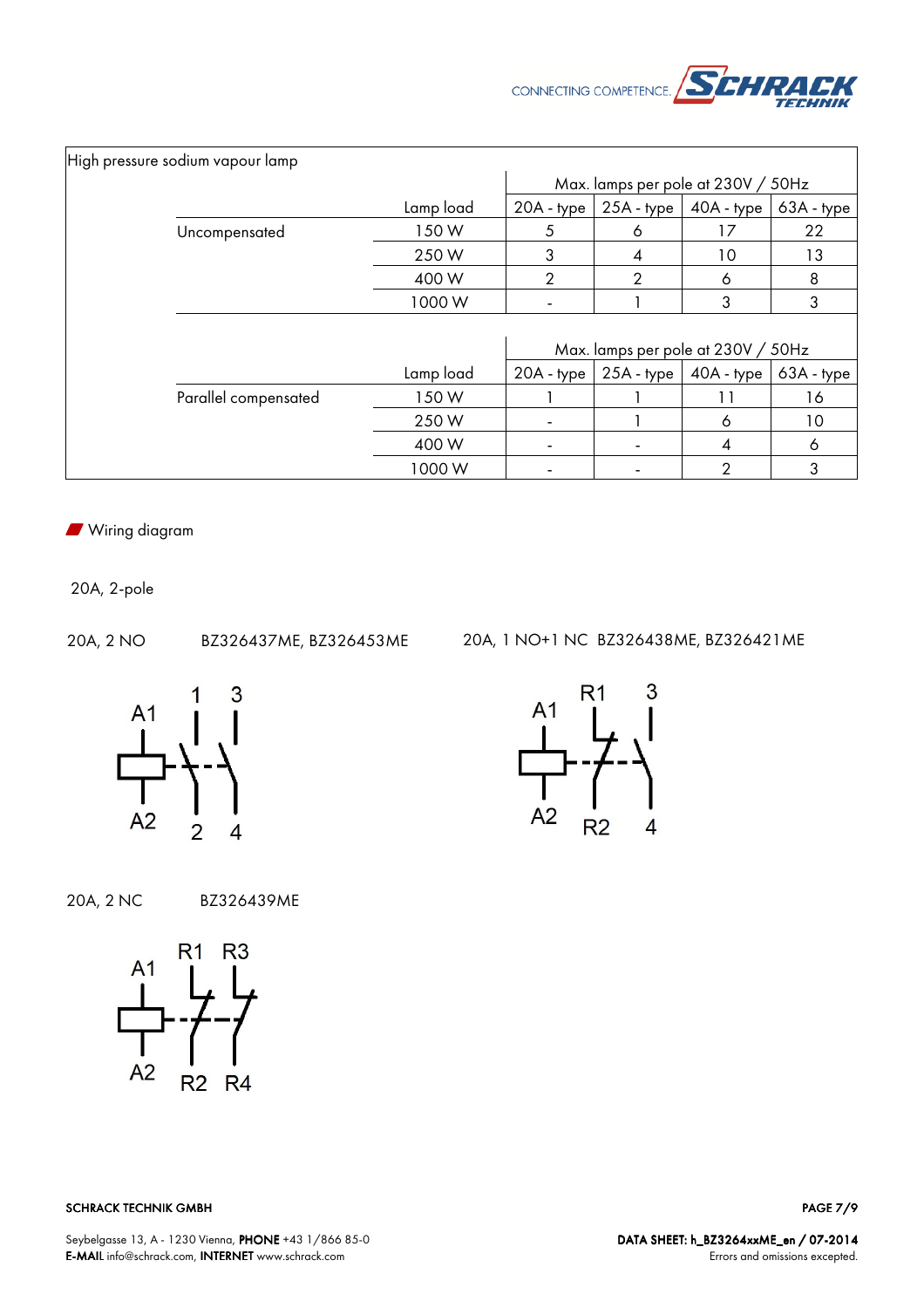

25A, 4-pole





40A, 4-pole



40A, 4 NO BZ326442ME 40A, 2 NO+2 NC BZ326466ME



63A, 4-pole

63A, 4 NO BZ326444ME



PAGE 8/9